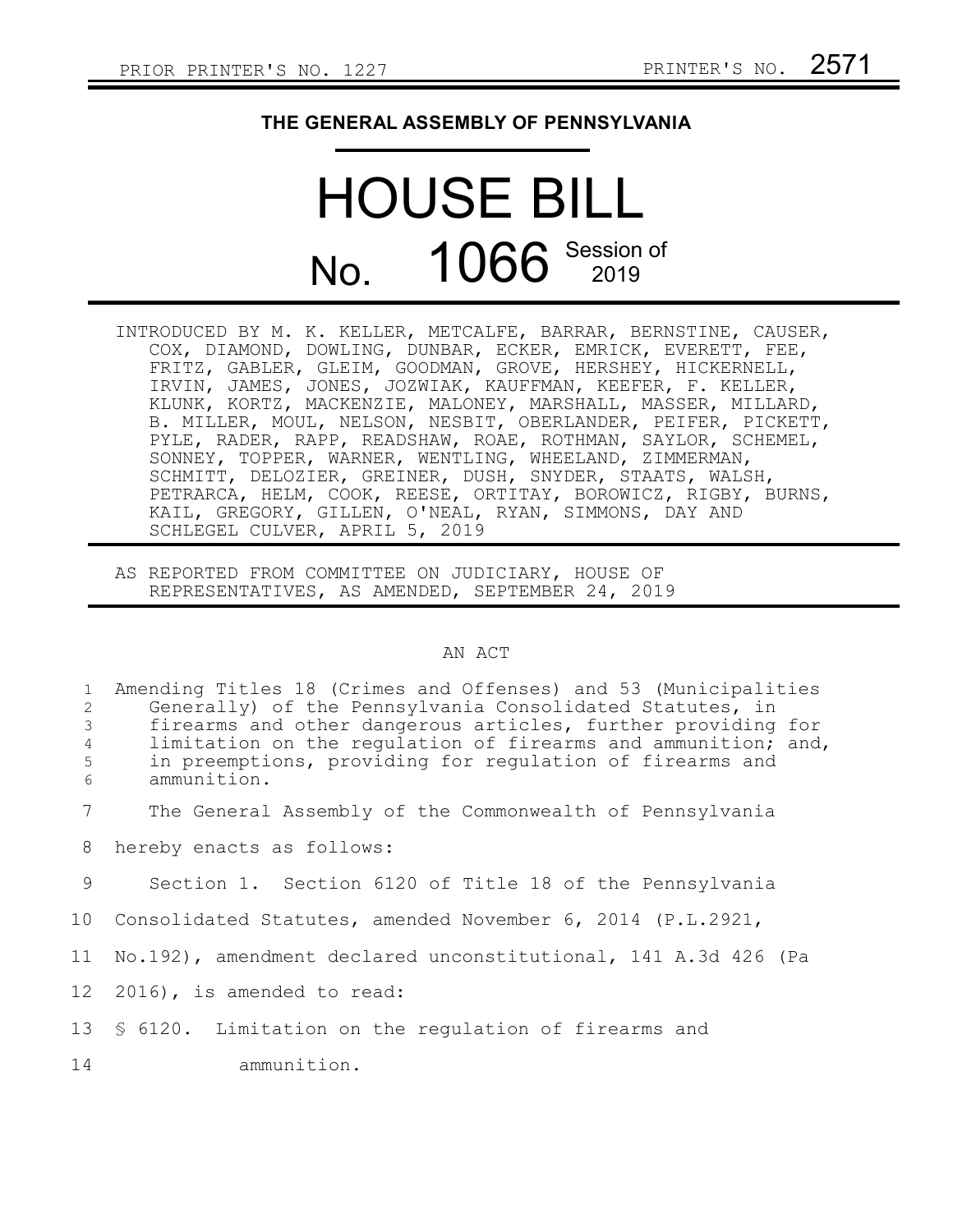(a) General rule.--No county, municipality or township may in any manner regulate the lawful ownership, possession, transfer or transportation of firearms, ammunition or ammunition components when carried or transported for purposes not prohibited by the laws of this Commonwealth. 1 2 3 4 5

(a.1) No right of action.-- 6

(1) No political subdivision may bring or maintain an action at law or in equity against any firearms or ammunition manufacturer, trade association or dealer for damages, abatement, injunctive relief or any other relief or remedy resulting from or relating to either the lawful design or manufacture of firearms or ammunition or the lawful marketing or sale of firearms or ammunition to the public. 7 8 9 10 11 12 13

(2) Nothing in this subsection shall be construed to prohibit a political subdivision from bringing or maintaining an action against a firearms or ammunition manufacturer or dealer for breach of contract or warranty as to firearms or ammunition purchased by the political subdivision. 14 15 16 17 18

(a.4) Relief.--The following shall apply: 19

(1) A person adversely affected by any manner of ordinance, resolution, rule, practice or other action promulgated or enforced by a municipality COUNTY, MUNICIPALITY OR TOWNSHIP in violation of subsection (a) or 53 Pa.C.S. § 306(a) (relating to regulation of firearms and ammunition) or 2962(g) (relating to limitation on municipal powers), may seek declarative and injunctive relief and the actual damages attributable to the violation in an appropriate court. (2) If a person adversely affected under paragraph (1) is a defendant in a proceeding asserting a defense under **<-- <--** 20 21 22 23 24 25 26 27 28 29 30

20190HB1066PN2571 - 2 -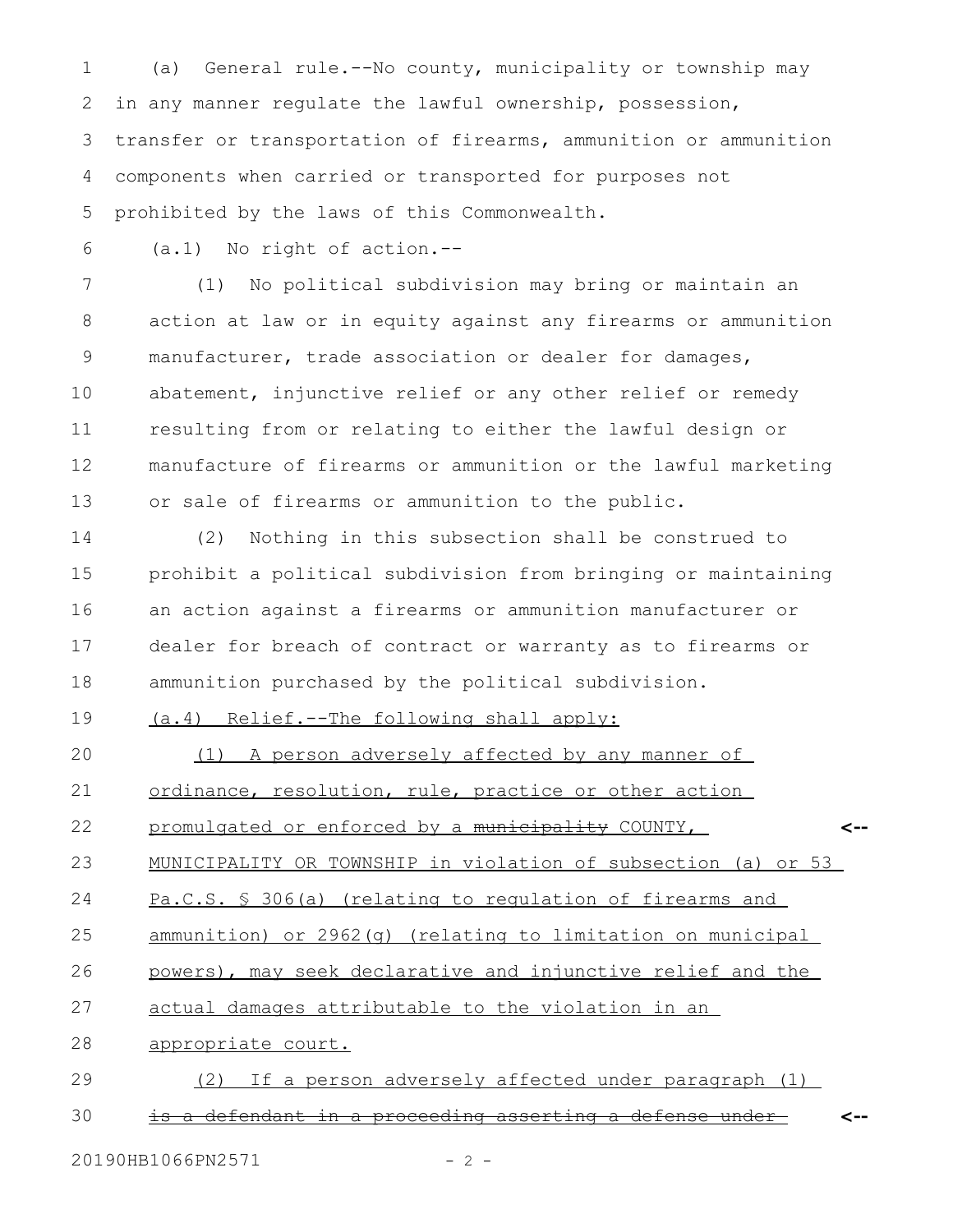| 1  | subsection (a) or 53 Pa.C.S. $\frac{1}{2}$ 306(a) or 2962(q) or is a |
|----|----------------------------------------------------------------------|
| 2  | plaintiff who provided 60 days' prior written notice of the          |
| 3  | person's intention to file a claim under this subsection to          |
| 4  | the defendant, the court shall award reasonable expenses to          |
| 5  | the person adversely affected if the defense or a claim under <--    |
| 6  | paragraph (1) results in:                                            |
| 7  | (i) a final determination by a court in favor of the                 |
| 8  | person adversely affected; or                                        |
| 9  | $(i$ ii)<br>rescission or repeal of the challenged manner            |
| 10 | of regulation or enforcement after suit has been filed               |
| 11 | under paragraph (1) but prior to a final determination by            |
| 12 | a court.                                                             |
| 13 | (3)<br>IF A PERSON IS A DEFENDANT IN A PROCEEDING ASSERTING <--      |
| 14 | A DEFENSE UNDER SUBSECTION (A) OR 53 PA.C.S. § 306(A) OR             |
| 15 | 2962(G), THE COURT SHALL AWARD REASONABLE EXPENSES PAYABLE BY        |
| 16 | THE COUNTY, MUNICIPALITY OR TOWNSHIP TO THE PERSON IF THE            |
| 17 | DEFENSE RESULTS IN THE WITHDRAWAL OR DISMISSAL OF THE                |
| 18 | PROCEEDING, AN ENTRY OF NOLLE PROSEQUI OR AN ACQUITTAL ON THE        |
| 19 | BASIS OF THE DEFENSE.                                                |
| 20 | (b) Definitions.--As used in this section, the following             |
| 21 | words and phrases shall have the meanings given to them in this      |
| 22 | subsection:                                                          |
| 23 | "Dealer." The term shall include any person engaged in the           |
| 24 | business of selling at wholesale or retail a firearm or              |
| 25 | ammunition.                                                          |
| 26 | "Firearms." This term shall have the meaning given to it in          |
| 27 | section 5515 (relating to prohibiting of paramilitary training)      |
| 28 | but shall not include air rifles as that term is defined in          |
| 29 | section 6304 (relating to sale and use of air rifles).               |
| 30 | "Person adversely affected." Any of the following:                   |
|    | 20190HB1066PN2571<br>$-3 -$                                          |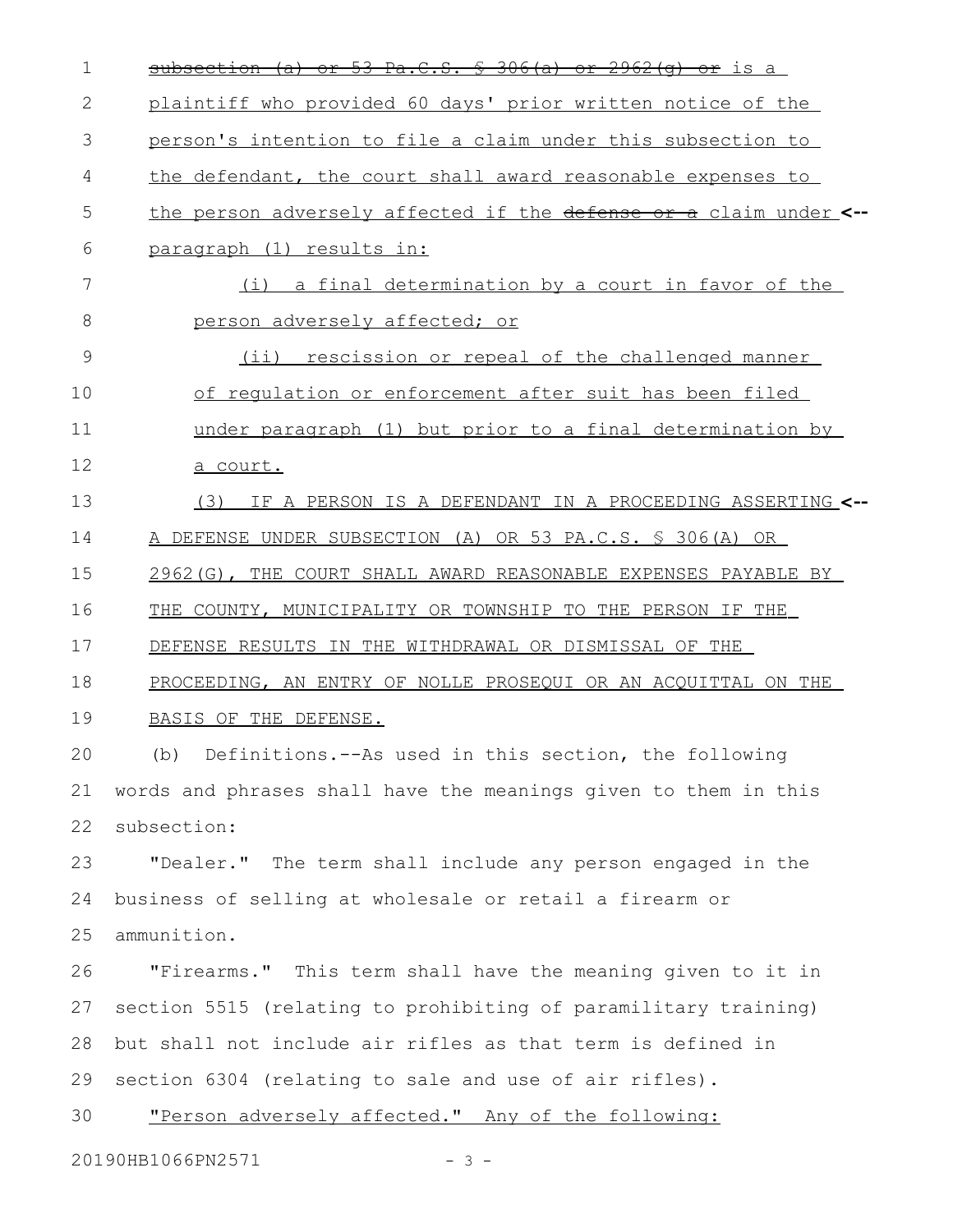| $\mathbf 1$ | (1) A person who has standing under the laws of this              |
|-------------|-------------------------------------------------------------------|
| 2           | Commonwealth to bring a claim under subsection $(a.4)$ $(1)$ .    |
| 3           | (2) A resident of this Commonwealth who may legally               |
| 4           | possess a firearm under the laws of the United States and         |
| 5           | this Commonwealth.                                                |
| 6           | (3) A membership organization, the members of which               |
| 7           | include a person described under paragraph (1) or (2).            |
| 8           | "Political subdivision." The term shall include any home          |
| 9           | rule charter municipality, county, city, borough, incorporated    |
| 10          | town, township or school district.                                |
| 11          | "Reasonable expenses." The term includes, but is not limited      |
| 12          | to, attorney fees, expert witness fees, court costs and           |
| 13          | compensation for loss of income.                                  |
| 14          | Section 2. Title 53 is amended by adding a section to read:       |
| 15          | § 306. Requlation of firearms and ammunition.                     |
| 16          | (a) Preemption.--The General Assembly has always intended         |
| 17          | and continues to intend to occupy the entire field of requlation  |
| 18          | of firearms, ammunition, MAGAZINES, ACCESSORIES, firearms<br><--  |
| 19          | components and ammunition components in this Commonwealth,        |
|             | 20 including the purchase, sale, transfer, taxation, manufacture, |
| 21          | ownership, possession, USE, DISCHARGE, transportation and<br><--  |
| 22          | reporting of loss or theft of firearms, ammunition, firearms      |
| 23          | components and ammunition components in this Commonwealth, to     |
| 24          | the exclusion of any existing or future ordinance, resolution,    |
| 25          | regulation, rule, practice or other action adopted by a           |
| 26          | municipality. The Commonwealth, by this section, preempts and     |
| 27          | supersedes any manner of ordinance, resolution, requlation,       |
| 28          | rule, practice or other action promulgated or enforced by a       |
| 29          | municipality of firearms, ammunition, firearms components or      |
| 30          | ammunition components in this Commonwealth, and any such action   |
|             | 20190HB1066PN2571<br>$-4$ -                                       |